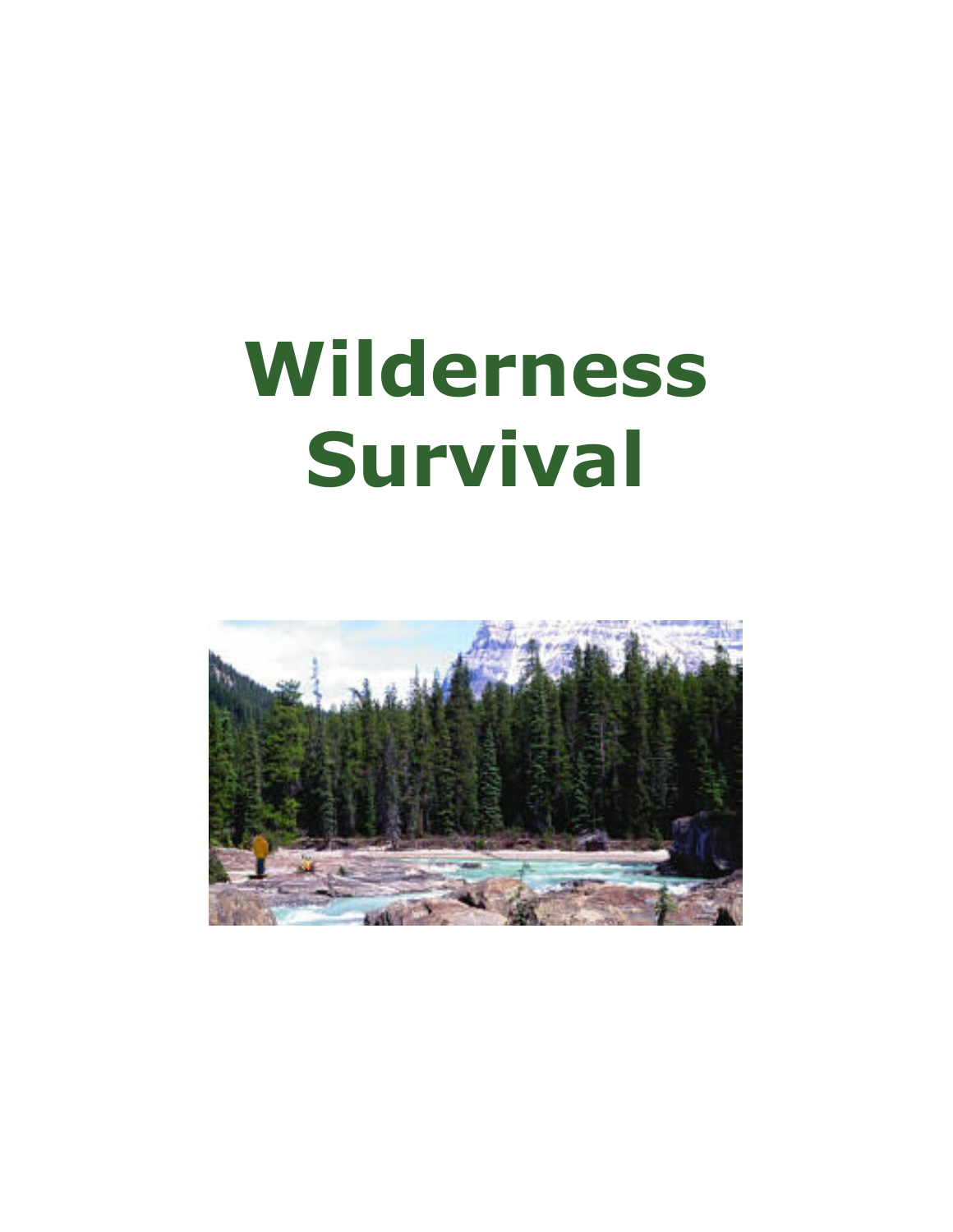# **Wilderness Survival**: **Basic Survival Skills**

**T**he advances in the development of outdoor clothing, equipment, emergency food and techniques have been growing rapidly in recent years. For those beginners interested in using the outdoors there is unlimited information on wilderness survival skills and equipment available. However, experience is the best teacher in any outdoor situation and your reaction in a wilderness survival situation depends on your education. Always keep in mind that it can happen to you. Those who are mentally and physically prepared to survive are more likely to do so. To deal with an emergency situation one must be able to make decisions, improvise and remain calm.

**Fear** - For anyone faced with a wilderness emergency survival situation, fear is a normal reaction. Unless an emergency situation has been anticipated, fear is generally followed by panic then pain, cold, thirst, hunger, fatigue, boredom and loneliness. It is extremely important to calmly assess the situation and not allow these seven enemies to interfere with your survival.

**Pain** - Pain may often be ignored in a panic situation. Remember to deal with injuries immediately before they become even more serious.

**Cold** - Cold lowers the ability to think, numbing the body and reducing the will to survive. Never allow yourself to stop moving or to fall asleep unless adequately sheltered.

**Thirst** - Dehydration is a common enemy in an emergency situation and must not be ignored. It can dull your mind, causing you to overlook important survival information.

**Hunger** - Hunger is dangerous but seldom deadly. It may reduce your ability to think logically and increase your susceptibility to the effects of cold, pain and fear.

**Fatigue** - Fatigue is unavoidable in any situation so it is best to keep in mind that it can and will lower your mental ability. Remember that in an emergency situation this is often the bodies way of escaping a difficult situation.

**Boredom & Loneliness** - These enemies are quite often unanticipated and may lower the mind's ability to deal with the situation.

# **HOW TO:**

**Build a Fire**

Building a fire is the most important task when dealing with survival in the wilderness. Be sure to build yours in a sandy or rocky area or near a supply of sand and water as to avoid forest fires. The most common mistakes made by those attempting to build a fire are: choosing poor tinder, failing to shield precious matches from the wind and smothering the flames with too large pieces of fuel. The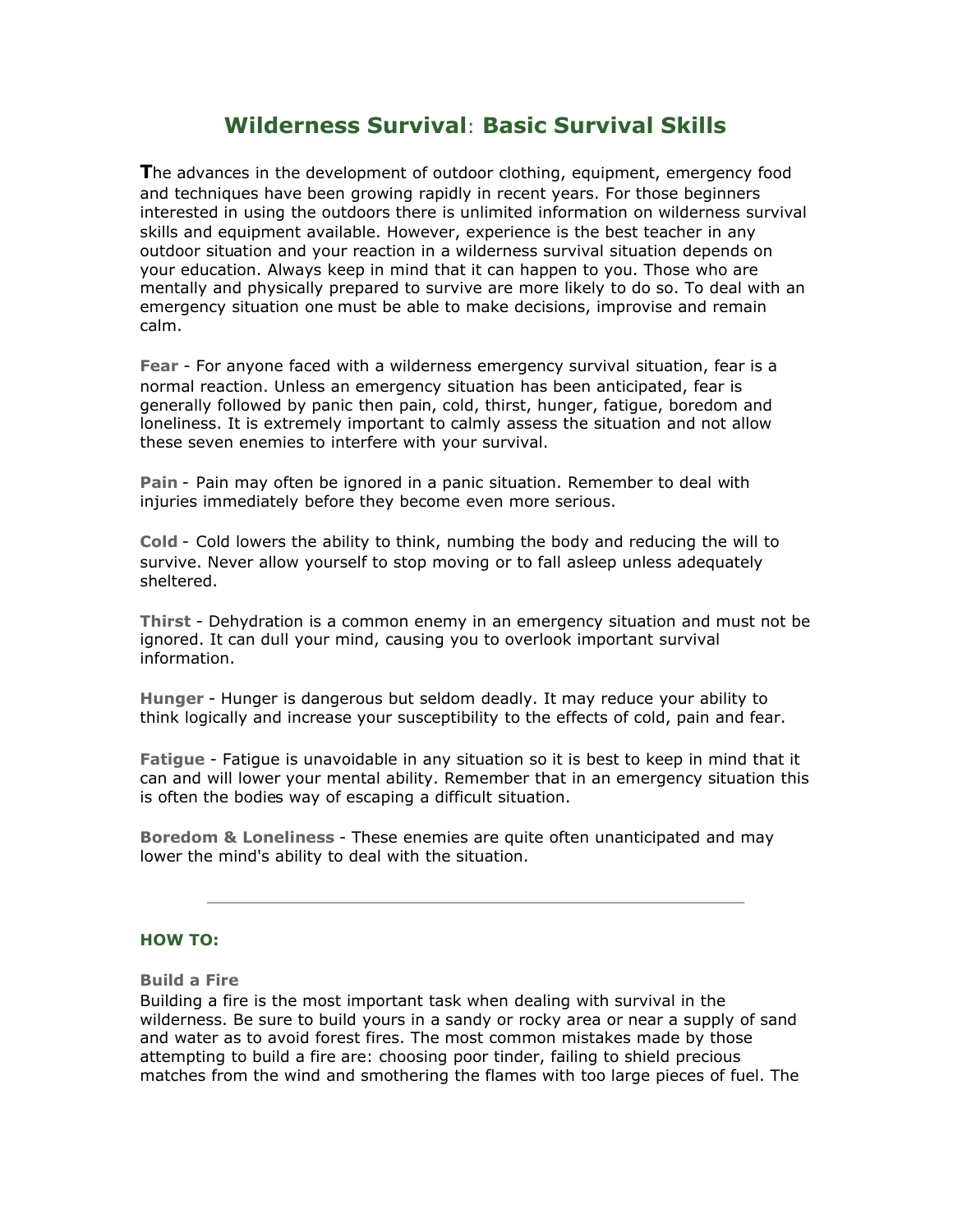four most important factors when starting a fire are spark - tinder - fuel - oxygen. The most common ways to create spark are:



**1**. Waterproof, strike-anywhere matches are your best bet. Matches may be waterproofed by dipping them in nail polish. Store your matches in a waterproof container.

**2**. A cigarette lighter is also a good way to produce a spark, with or without fuel.

**3**. The flint and steel method is one of the oldest and most reliable methods in fire starting. Aim the sparks at a pile of dry tinder to produce a fire.

**4**. The electric spark produced from a battery will ignite a gasoline dampened rag.

**5**. Remove half of the powder from a bullet and pour it into the tinder. Next place a rag in the cartridge case of the gun and fire. The rag should ignite and then may be placed into the tinder.

**6**. Allow the suns rays to pass through a magnifying glass onto the tinder.





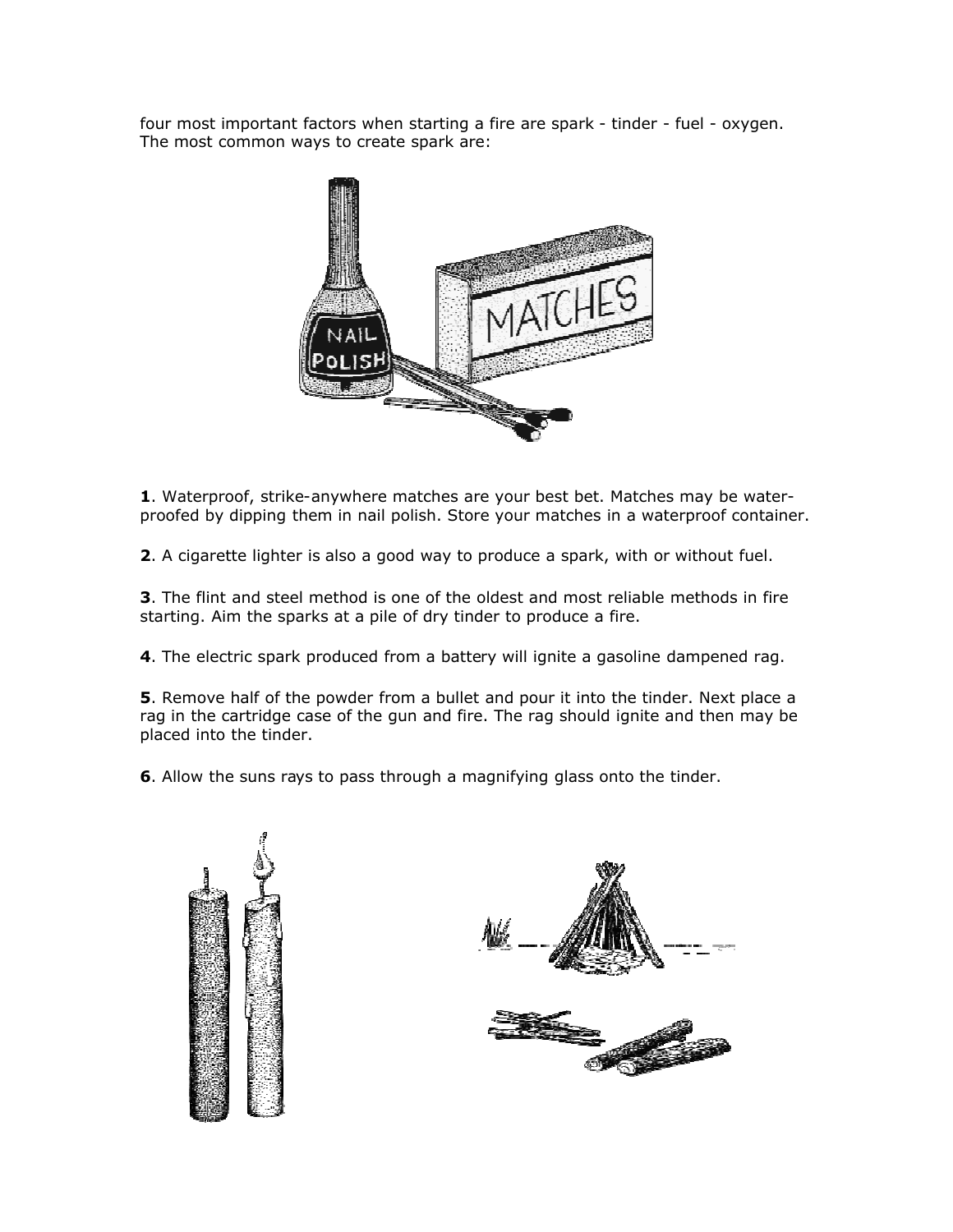Dry grass, paper or cloth lint, gasoline-soaked rags and dry bark are all forms of tinder. Place your tinder in a small pile resembling a tepee with the driest pieces at the bottom. Use a fire starter or strip of pitch if it is available.

It is important to keep in mind that smaller pieces of kindling such as, twigs, bark, shavings and gasoline, are necessary when trying to ignite larger pieces of fuel. Gather fuel before attempting to start your fire. Obviously dry wood burns better and wet or pitchy wood will create more smoke. Dense, dry wood will burn slow and hot. A well ventilated fire will burn best.

#### **Build a Shelter**

A small shelter which is insulated from the bottom, protected from wind and snow and contains a fire is extremely important in wilderness survival. Before building your shelter be sure that the surrounding area provides the materials needed to build a good fire, a good water source and shelter from the wind.

Wilderness shelters may include:

**1**. Natural shelters such as caves and overhanging cliffs. When exploring a possible shelter tie a piece of string to the outer mouth of the cave to ensure you will be able to find your way out. Keep in mind that these caves may already be occupied. If you do use a cave for shelter, build your fire near its mouth to prevent animals from entering.

**2**. Enlarge the natural pit under a fallen tree and line it with bark or tree boughs.

**3**. Near a rocky coastal area, build a rock shelter in the shape of a U, covering the roof with driftwood and a tarp or even seaweed for protection.



**4**. A lean-to made with poles or fallen trees and a covering of plastic, boughs, thick grasses or bark is effective to shelter you from wind, rain and snow.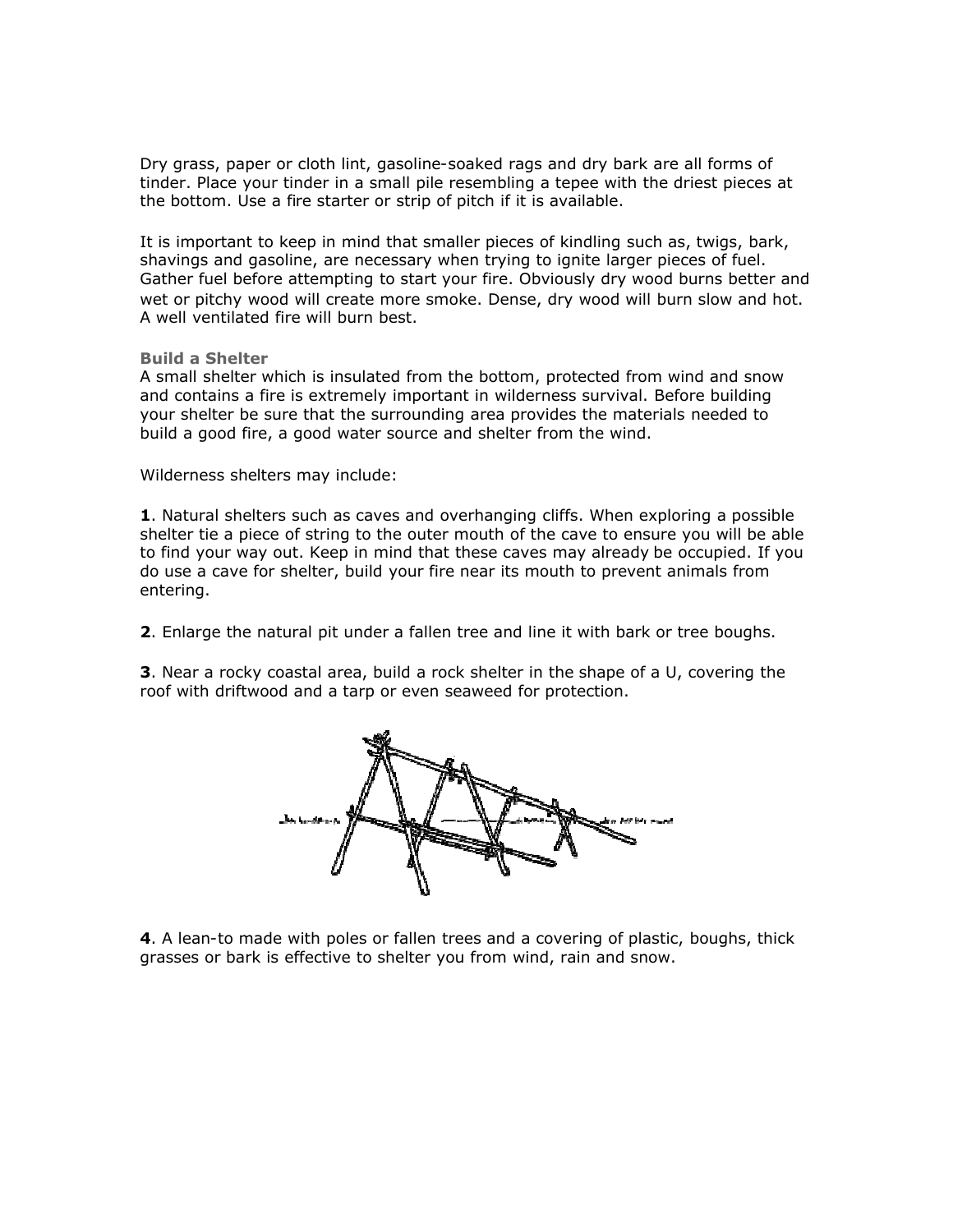

**5**. A wigwam may be constructed using three long poles. Tie the tops of the poles together and upright them in an appropriate spot. Cover the sides with a tarp, boughs, raingear or other suitable materials. Build a fire in the center of the wigwam, making a draft channel in the wall and a small hole in the top to allow smoke to escape.



**6**. If you find yourself in open terrain, a snow cave will provide good shelter. Find a drift and burrow a tunnel into the side for about 60 cm (24 in) then build your chamber. The entrance of the tunnel should lead to the lowest level of you chamber where the cooking and storage of equipment will be. A minimum of two ventilating holes are necessary, preferably one in the roof and one in the door.

# **CLOTHING AND EQUIPMENT**

#### **Clothing**

Clothing must provide warmth and offer protection from the elements. Layers of light, natural fibers are best. Hats are a must, as they offer protection from both the heat and cold. Water proof outer layers are necessary.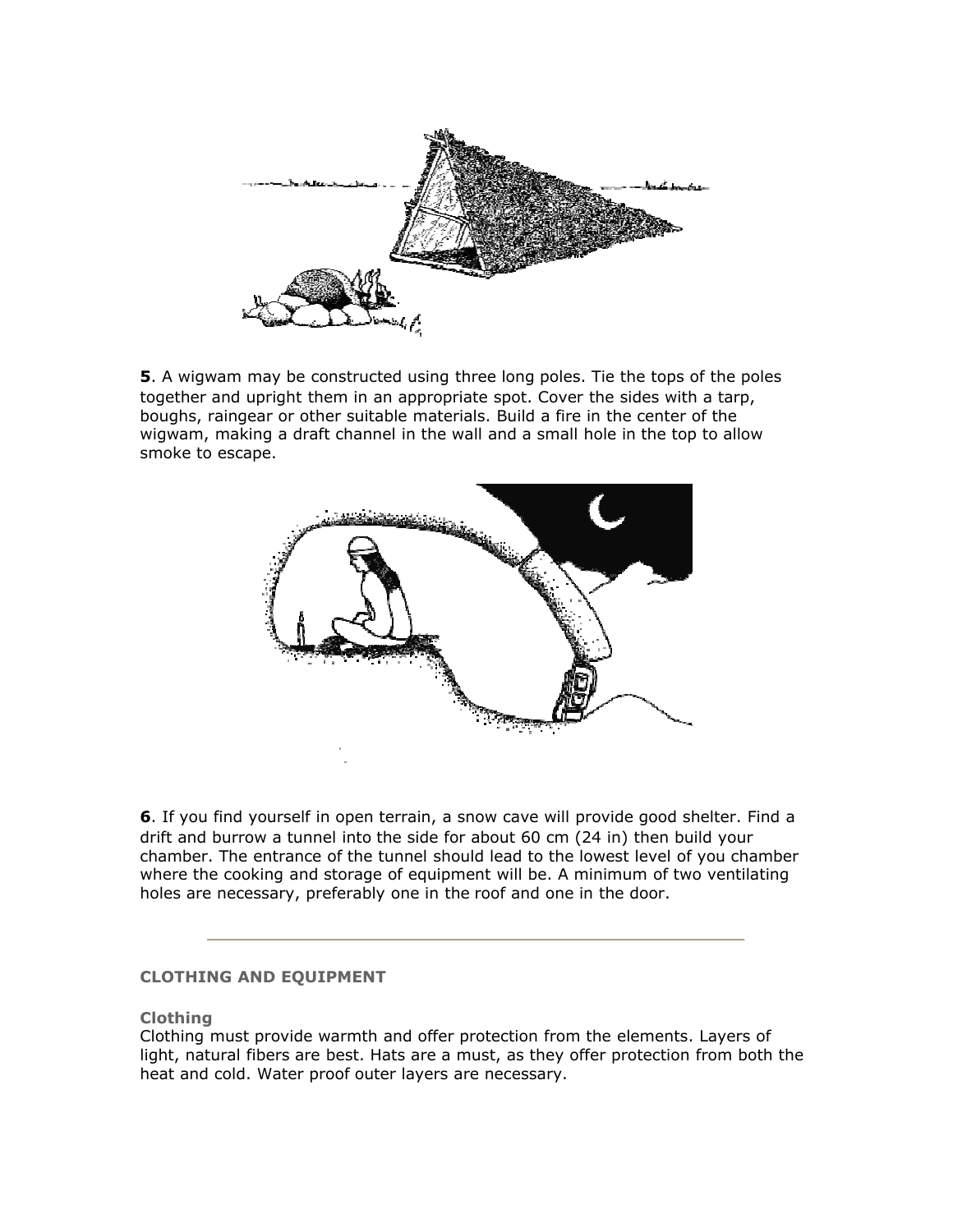# **Equipment**

Equipment must be easily manageable and promote survival in any situation. Items to carry in your pockets may include a fire starter, waterproof matches and/or lighter, a pocket knife, goggles, compass, small first-aid kit and some sort of trail food.



# **Equipment**

Equipment must be easily manageable and promote survival in any situation. Items to carry in your pockets may include a fire starter, waterproof matches and/or lighter, a pocket knife, goggles, compass, small first-aid kit and some sort of trail food.

#### **Survival Kit**

Items for your survival kit should be packed in a waterproof container that can double as a cooking pot and water receptacle and be attached to your belt.

# **Backpack**

In addition to a survival kit, a good, comfortable backpack is mandatory. Loads of about 18 kg (40 lb.) are average. Items to include are; flashlight, extra jacket, socks and mittens, a pocket saw, gas camp stove, first aid kit, emergency food, and a tent and fly.

# **CHECK LIST**

Useful items to include on your hike are:

- **1**. A map and compass.
- **2**. A large, bright plastic bag will be useful as a shelter, signaling device or in lieu of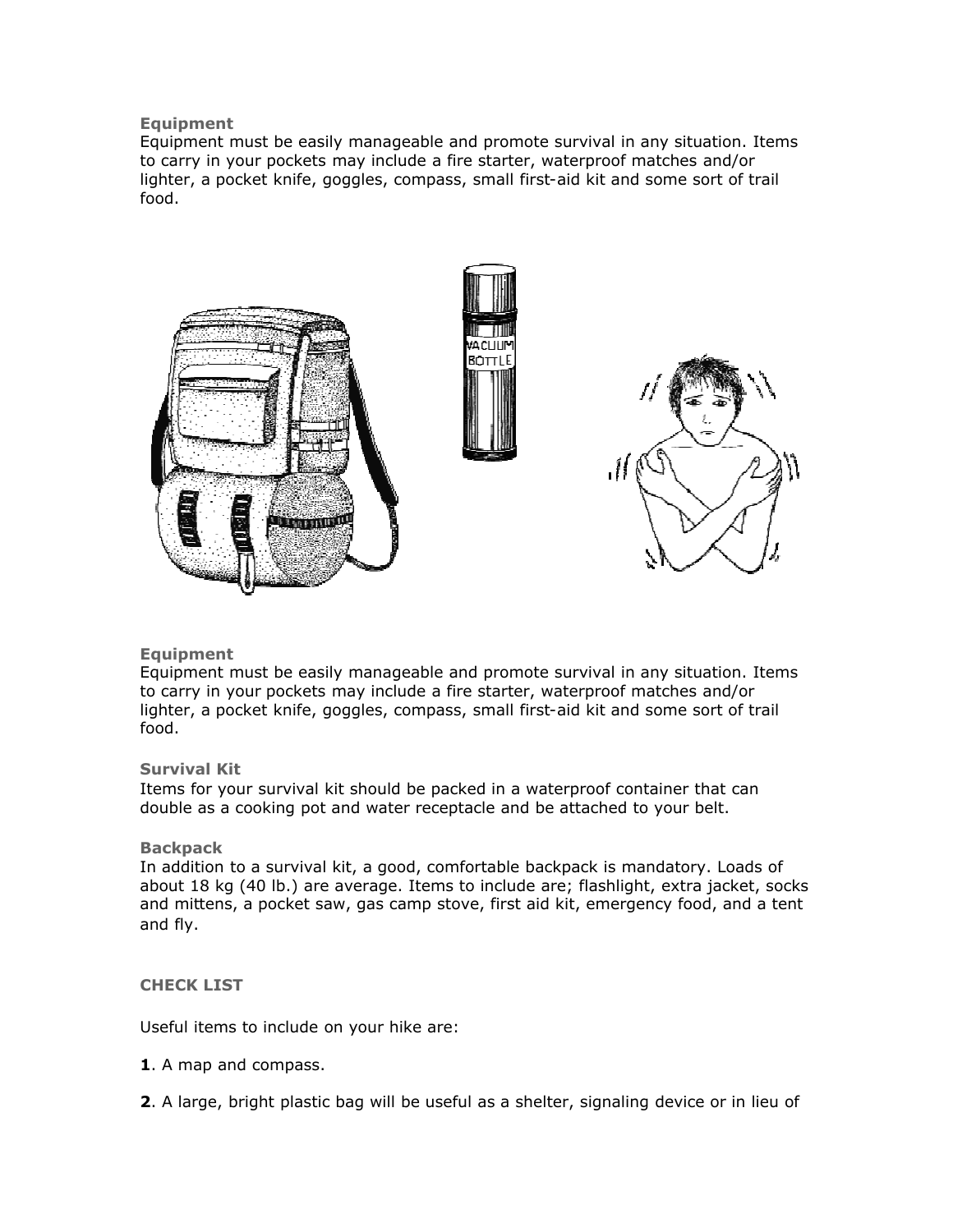raingear.

- . A flashlight with extra batteries.
- . Extra water and food.
- . Extra clothing such as raingear, a toque and gloves, a sweater and pants.
- . Sun protection such as sunglasses, sunscreen, a hat and long sleeved clothing.
- . A sharp pocket knife.
- . Waterproof matches, a lighter and/or a flint.
- . Candles and fire starter.
- . A first aid kit.
- . A whistle, flares, a tarp.

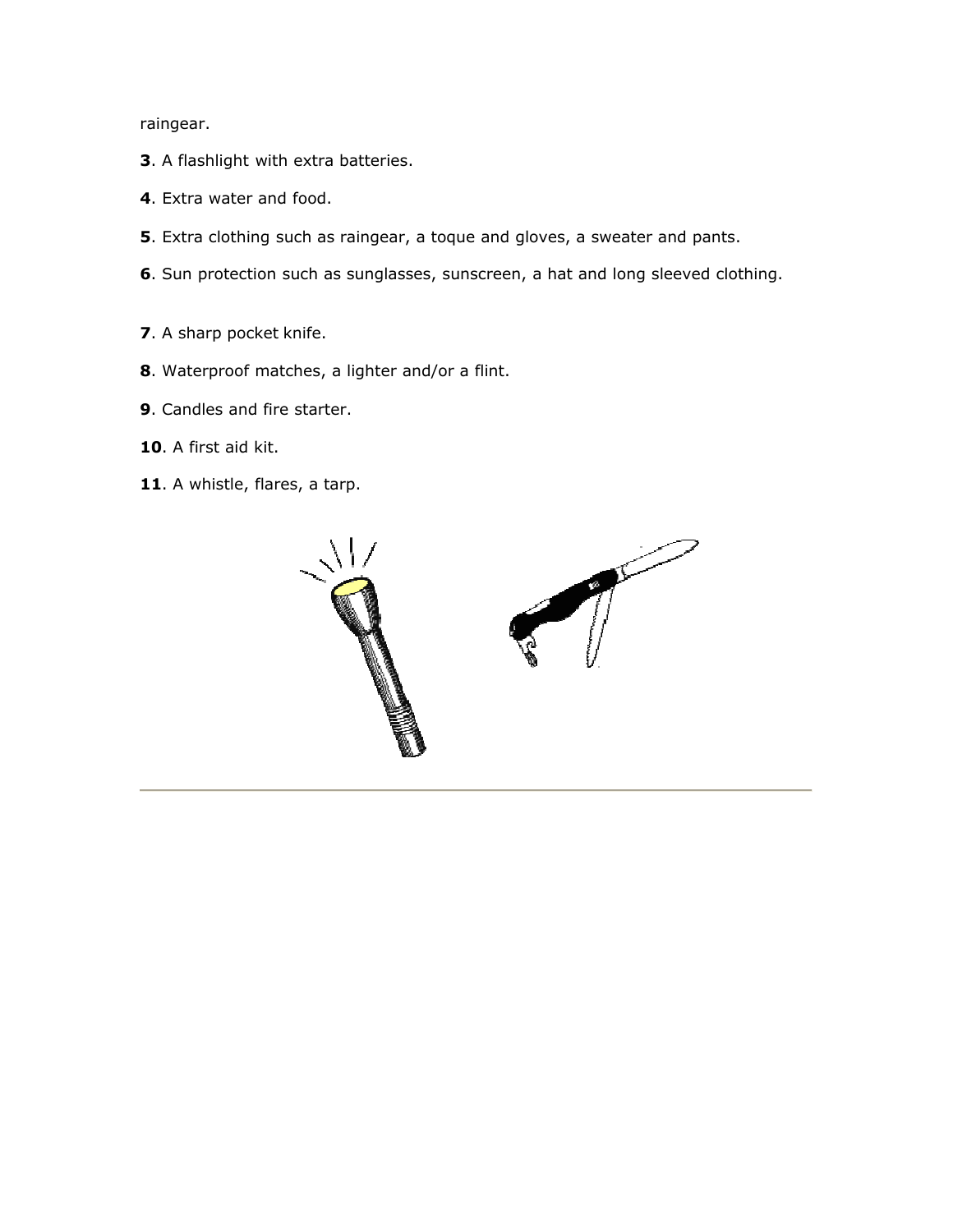# **Wilderness Survival: Travel In the Woods**

If you do become lost, stay where you are. Build a fire and carefully assess the situation. Do not use precious energy by wandering aimlessly.

During the winter months use game trails which will help you avoid walking in the deep snow. Frozen streams and rivers are also easy to follow but watch for weak ice.

## **MEASURING DISTANCE**

When measuring distance the most effective method is the tally and pace system:

1 pace =  $75 \text{ cm}$  (29.25 in) 1 double pace =  $150$  cm or 1.5 m (58.5 in) 66 double paces = 99 m (107.9 yards) = 1 tally (tie a knot in a string for each tally) 10 tallies = 1000 m or 1 km (0.62 mi)



#### **FINDING DIRECTION**

#### **Using a Compass**

(Note: When using a compass in coastal British Columbia, it will read 22 degrees east of true north. More time must be allowed to read a bearing during the winter months as it takes longer for the needle to finish swinging.)

A magnetic-Sylva type compass is a lost hiker's best friend. First, decide which direction you want to follow then aim over the centre of your compass to the bearing you want to follow and find a landmark on this sighting. After arriving at this landmark repeat the process. Using this pattern you will follow a relatively straight line.

#### **Using the Stars**

For those unfortunate enough to not have a compass, using the pole star for direction will suffice. Simply located the pole star and you will be facing north. To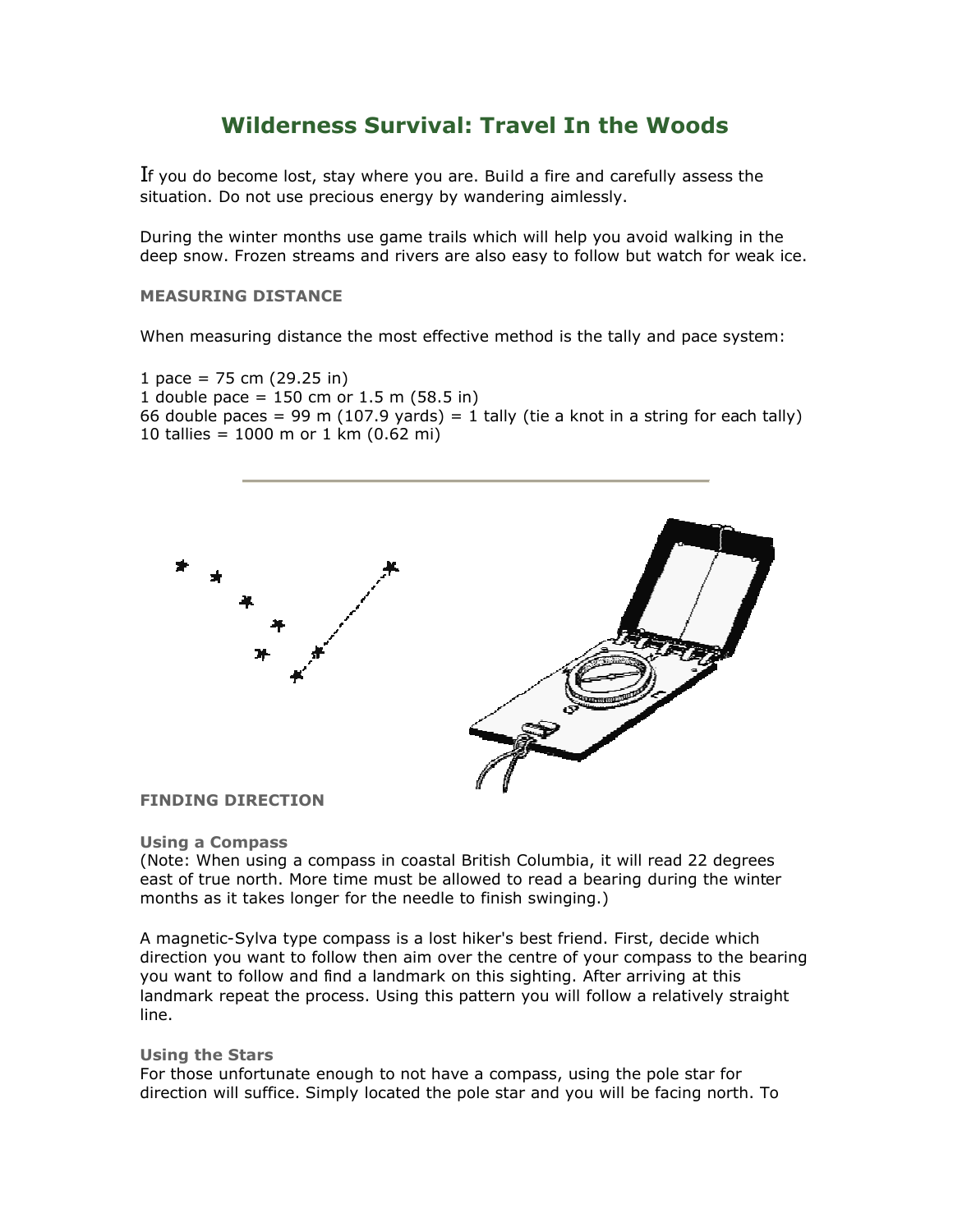find this star use the Big Dipper constellation. The pole star will be located off of the top of the "dipper", on the opposite side of the handle.



# **METHODS OF NAVIGATION**

There are three common methods of navigation:

**1**. Map reading is a common method used, particularly in developed areas. Maps and aerial photos may be used when landmarks are clear.

**2**. Using a compass in conjunction with maps and aerial photos is wise in areas without good landmarks.

**3**. Navigation by dead reckoning is common in areas where landmarks are nonexistent or inadequate. This method combines plotting and recording of a series of courses, measured by distance and direction from a starting point.

*\* It is important to stay alert and observe all unusual landmarks.*

Difficulties in navigation may occur for several reasons. Some of these include

**WHEN YOU'RE LOST IN THE WOODS**

The most important thing to remember if you find yourself in this situation is not to panic. First, treat any injuries within your party. Next, establish that your basic needs are met. These include heat, shelter, water and food. Then consult your map and compass and try to recognize or remember landmarks you may have passed.

To determine how many hours of daylight are left, face the sun and extend your arm towards it. Bend your wrist inwards and place your fingers just below the sun. Disregarding your thumb, count how many fingers separate the sun from the horizon. Each finger will represent fifteen minutes.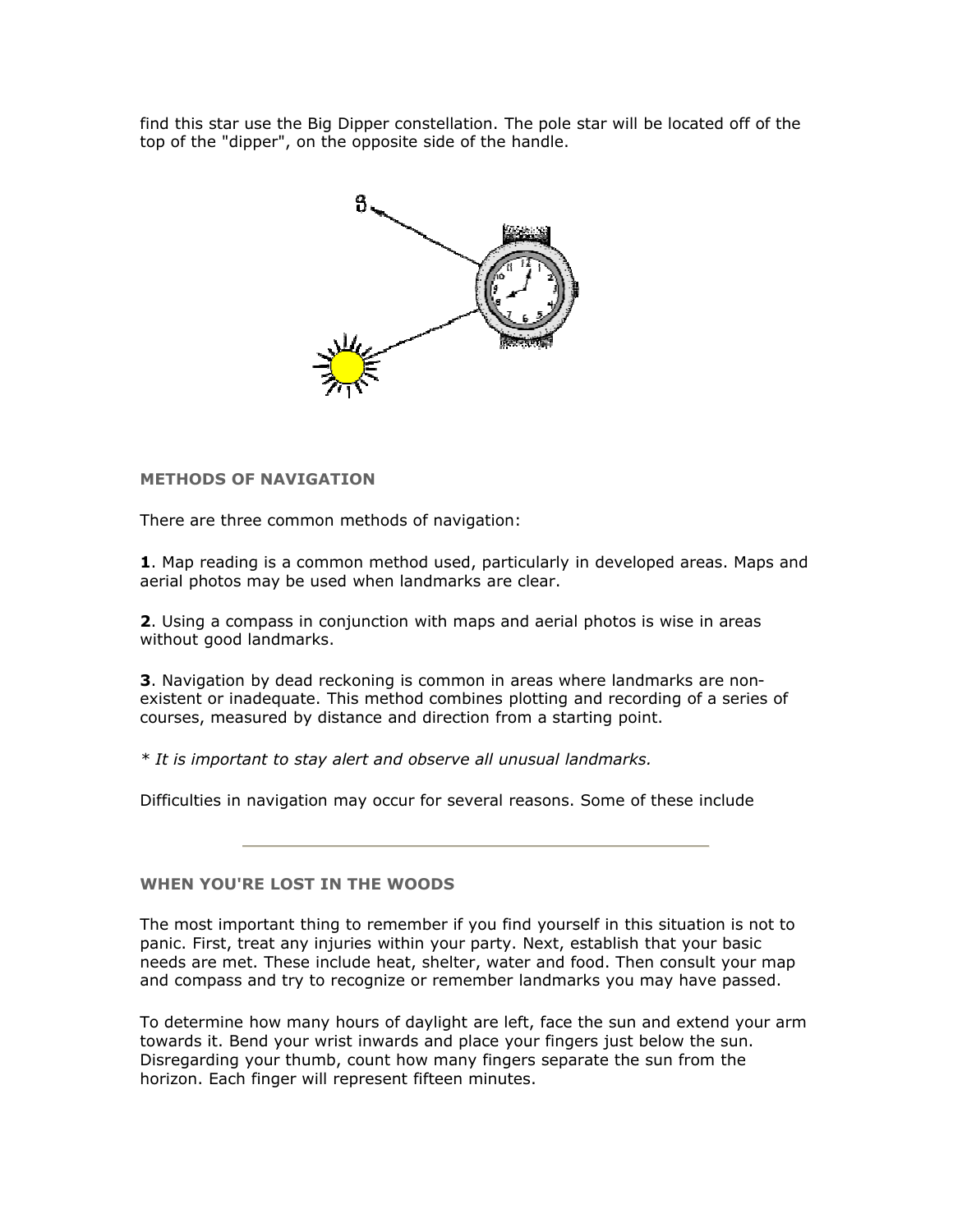If it is nearing dark, build a shelter and fire that is on high ground and out of the wind. Have a snack and a hot drink and get some rest. Don't waste precious energy by trying to find your way in the dark.

During daylight hours it is important to find a way to signal to others. A fire is best. Be sure to find a means with which to carry water. If you must move be sure to leave markers that searchers can follow.

# **SIGNALS**

A fire is the safest method to use when signaling for help. The smoke is easily spotted during the day and the flames by night. Three signal fires laid 30 m (98 feet) apart and lit when a aircraft passes is a good way to indicate your distress. The Morse Code emergency signal is S...O...S... and may be sent with a flashlight and consists of three dots followed by three dashes followed by three dots. The dashes should be twice as long as the dots. Messages or signal letters may be drawn in the snow. A signal mirror is also a very effective method used. Flash the mirror along the horizon regardless of whether a plane is in view.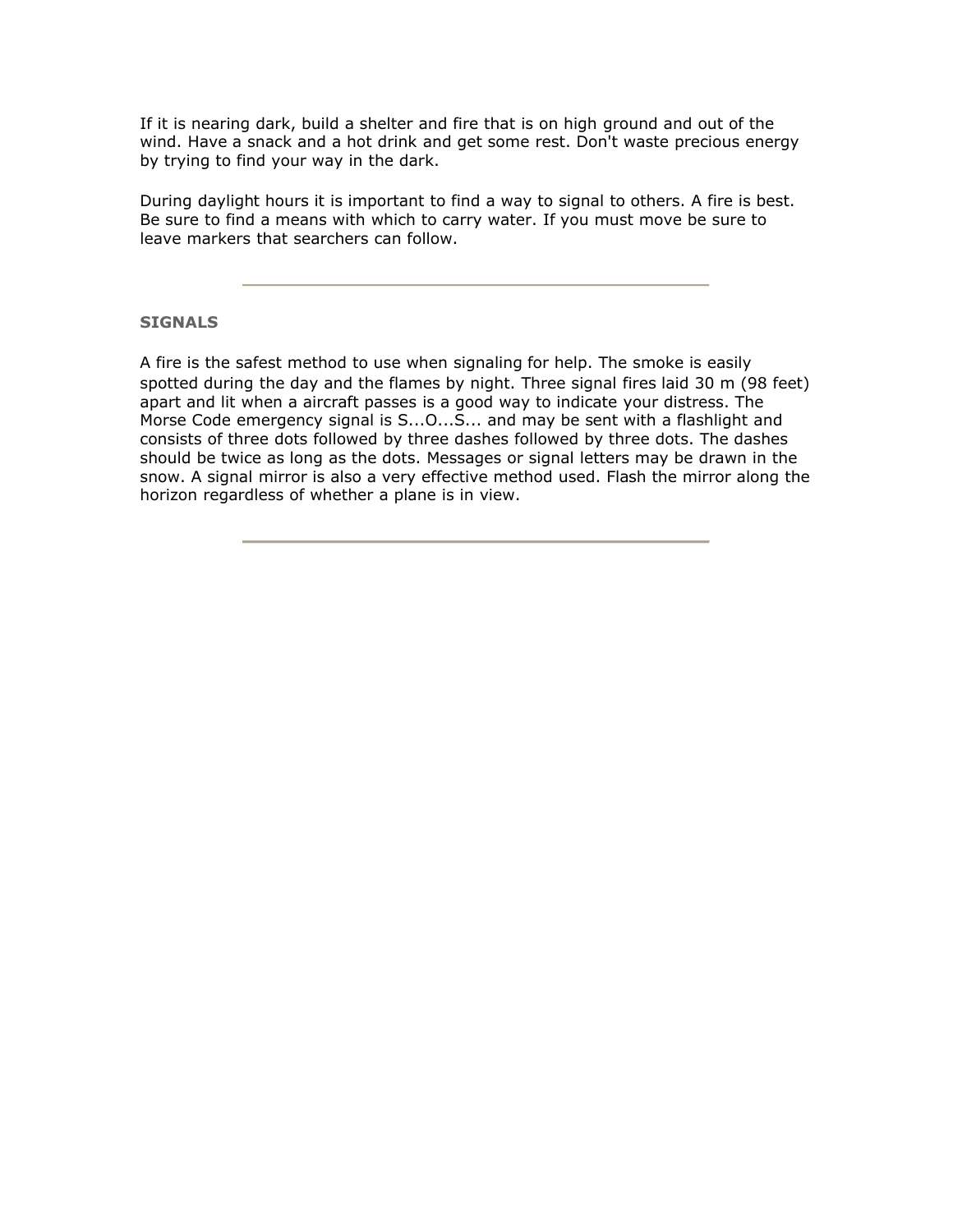# **Wilderness Survival: Food & Water**

# **FINDING FOOD & WATER**

In a wilderness survival situation, it is possible to live for extended periods of time on little or no food. Research shows that a healthy individual can survive on 500 calories a day with no side effects and with plenty of water and a comfortable resting place can live approximately three weeks without food. During cold weather or periods of heightened activity more food is required to maintain a normal body temperature.

Water is much more important. Two to three cups of water are required each day to stay healthy. It is wise to conserve the water in your body by reducing activities that may promote water loss.



**Finding water** during the summer months is quite easy. Running water such as springs or streams in isolated areas is generally safe for consumption but be aware that water in stagnant areas such as sloughs and ponds may carry disease and should either be boiled for a minimum of three minutes, or iodine (nine drops per quart) or halazone tablets added.

It is wise to carry a water purification pump with you. This allows the hiker to make use of stagnant water in any situation and it is not necessary to carry water with you. In areas where no surface water is available, dig into damp soil and allow this muddy water to settle and become clear. Water may also be found on the dew of plants, by collecting rainwater or in fish juices.

During the winter months it is wise to look for water under ice. Melting ice as opposed to snow is more fuel efficient. Remember that hard-packed snow will yield more water than light, fluffy snow. Do not eat snow as it tends to dehydrate the body.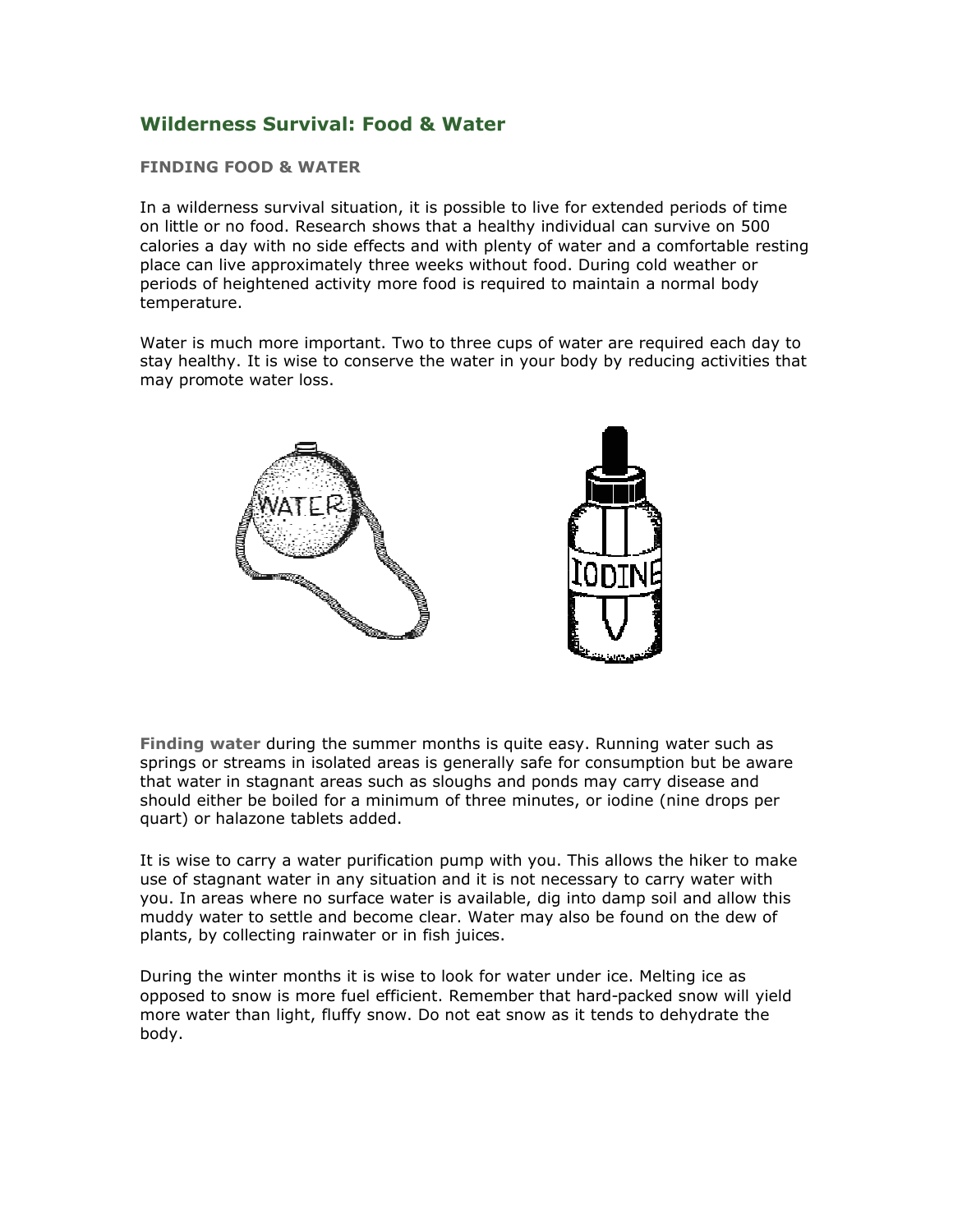

**Finding food** in the wilderness may prove slightly more difficult but by no means impossible. Try and sustain with natural foods before using your emergency survival kit rations.

If water is not readily available try to limit your food consumption to carbohydrates, as proteins use more water to digest. Keep in mind that all fur-bearing animals and grass seeds are edible and that there is more food value in the roots of plants than the greens.

Extra care should be taken when consuming seafood. Try to avoid mussels during the summer months as they contain certain toxins which are not present during the winter. Sea urchins, a prickly purple or green sea creature, may be consumed by breaking them open and eating the red or yellow eggs inside. Steam snails, clams and limpets. Frogs, snakes, lizards and birds are also edible. Remove the head, entrails and skin before adding them to the pot.

# **POISONOUS PLANTS**

Care should be taken when consuming any unknown plant in the wilderness. Avoid red and white berries, and plants resembling beans, melons and cucumber as they are often poisonous. There are a large variety of mushroom species, most are edible but some are extremely dangerous and should be avoided unless you can positively identify them. Water hemlock is a particularly poisonous plant which is found in swampy areas of British Columbia. It grows up to two meters, with hollow roots and small white flowers. The dangerous baneberry plant grows up to one meter tall and produces small white flowers and white or red berries.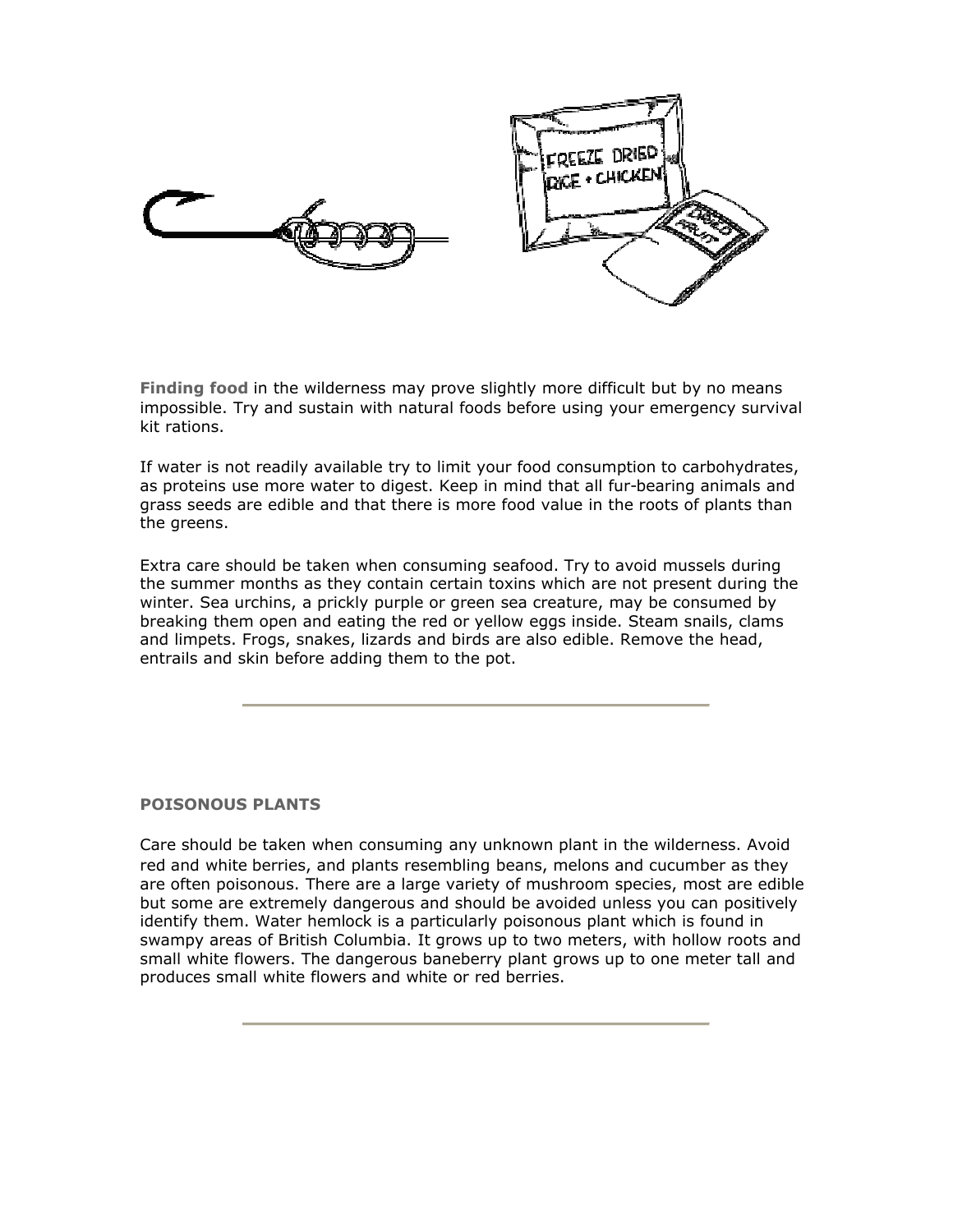**FISHING & HUNTING**

Setting snares, traps, nets and set lines will assist you in finding food to help with your survival. Trails are excellent places to set snares. Animal tracks offer information pertaining to the type of animal, its size and the direction it was headed. Following these tracks will often lead to water-holes and feeding grounds where you may use your traps or snares.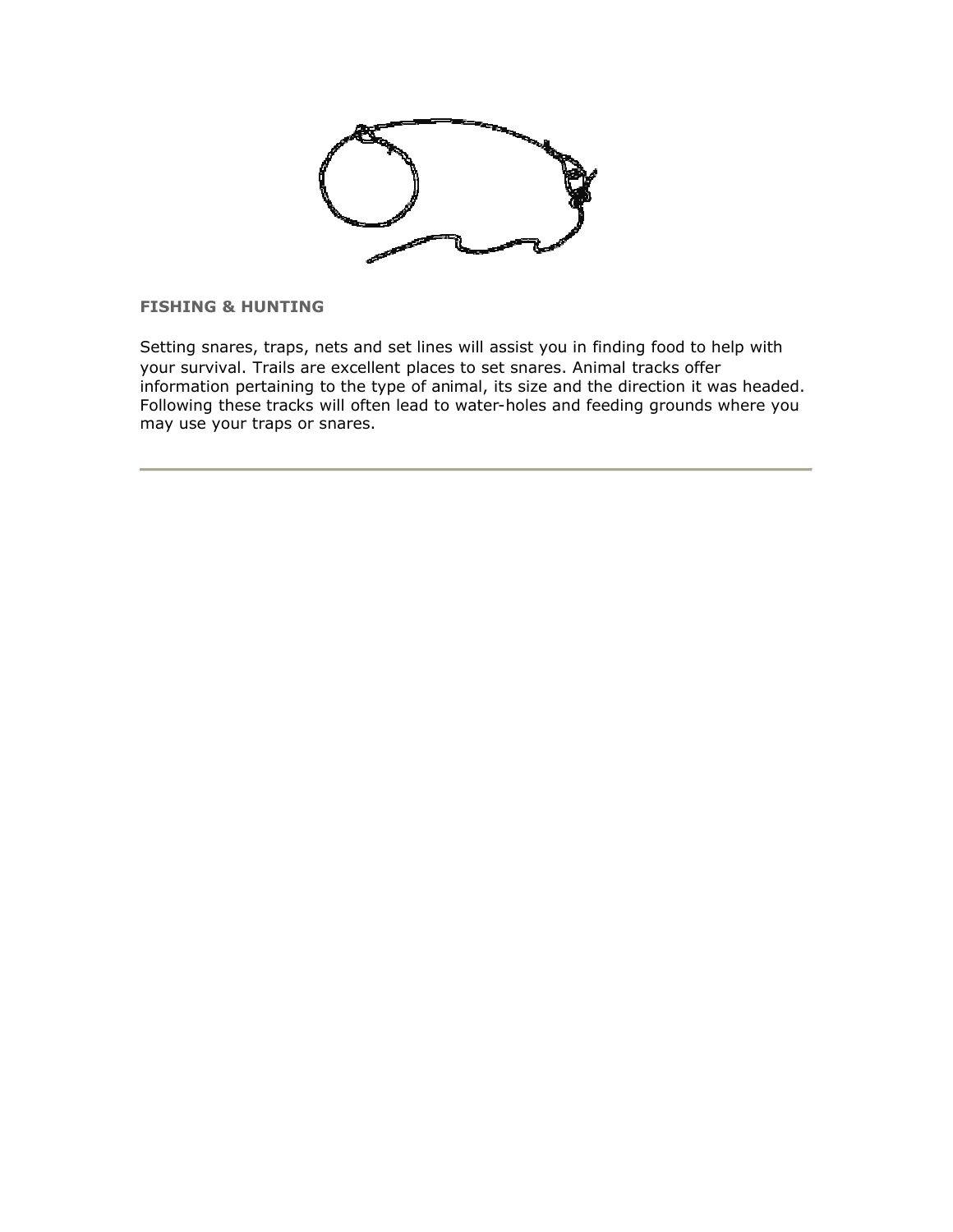# **Wilderness Survival: First Aid & Health**

Shock | Breathing | Bleeding | Fractures | Dislocation | Sprains | Concussions | Heat Exhaustion | Sun Stroke | Cramps | Burns | Snow Blindness | Frostbite | Blisters | Headaches | Snakebites | Bee Stings | Hypothermia | Hyperthermia



**W**hen journeying into the wilderness it is important to carry a complete first aid kit and book. It is also wise to take a first aid course. A good diet, cleanliness and appropriate clothing will lower the risk of harmful situations.

Disease, infection and often, insect bites can be avoided when maintaining a proper diet. It is important to bathe daily but if this is not possible be sure to wash your hands frequently. Soap can be made using ashes and animal fat or by boiling the inner bark of a pine tree. Construct a toothbrush by mashing the end of a green twig. When setting out for your journey remember to pack a wide range of clothing and extra footwear.

# **FIRST AID**

If an accident occurs in the wilderness it will be your responsibility to deal with the situation. The specific sequence of actions when dealing with this situation is:

- **1**. Remain calm, providing your patient with quiet, efficient first aid treatment.
- **2**. Keep the patient warm and lying down. Do not move this injured person until you have discovered the extent of the injuries.

**3**. Start mouth-to-mouth artificial respiration immediately if the injured person is not breathing.

- **4**. Stop any bleeding.
- **5**. Give your patient reassurance. Watch carefully for signs of shock.
- **6**. Check for cuts, fractures, breaks and injuries to the head, neck or spine.
- **7**. Do not allow people to crowd the injured person.
- **8**. Do not remove clothing unless it is imperative.

**9**. Decide if your patient can be moved to a proper medical facility. If this is not possible, prepare a suitable living area in which shelter, heat and food are provided.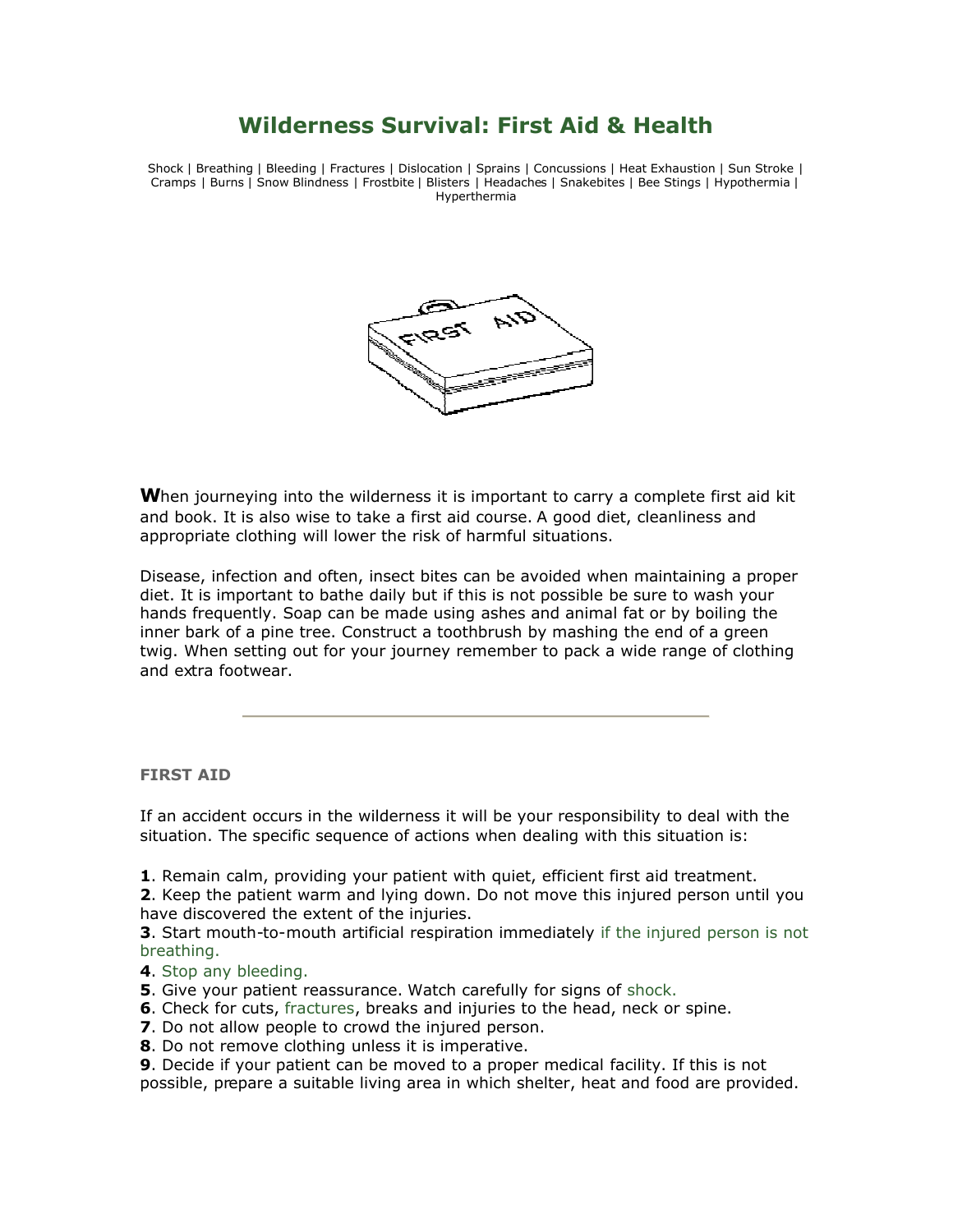# **SHOCK**

Shock is a depression of all of the body processes and may follow any injury regardless of how minor. Factors such as hemorrhage, cold and pain will intensify shock. When experiencing shock the patient will feel weak and may faint. The skin becomes cold and clammy and the pulse, weak and rapid. Shock can be more serious than the injury itself.

Use the following method to prevent and control shock:

**1**. When treating injuries:

i. restore breathing

ii. stop bleeding

iii. treat breaks and fractures

**2**. If there are no head or chest injuries place the patient on his/her back with the head and chest lower than the legs. This will help the blood circulate to the brain, heart, lungs and other major organs.

**3**. If severe head and chest injuries are present elevate the upper body. If chest injuries are present, elevate the injured side to assist in the functioning of the uninjured lung.

**4**. If the injured person becomes unconscious, place him/her in a face down position to prevent choking on blood, vomit or the tongue.

**5**. Keep your patient warm and under shelter.

# **STOPPED BREATHING**

If breathing has stopped, begin mouth-to-mouth resuscitation. Place the patient on his/her back and follow these steps:

**1**. To open the airway lift the patient's neck and tilt the head back.

**2**. Keeping the neck elevated, pinch the nostrils to prevent air leakage.

**3**. Place your mouth completely around the victim's mouth and blow, watching for chest expansion.

**4**. After removing your mouth, listen for air leaving the patient's lungs and watch for the chest to fall. Check for an airway blockage if the chest does not rise.

Repeat these steps approximately 12 to 15 times per minute. If treating a child, cover the nose and mouth with you mouth. Use smaller puffs of air and repeat this method 20 to 25 times per minute.

#### **BLEEDING**

To control bleeding, elevate the wounded area above the heart and apply pressure using either gauze, clean cloth, dried seaweed or sphagnum moss. Use pressure at the pulse point between the injured area and the heart if bleeding fails to stop. If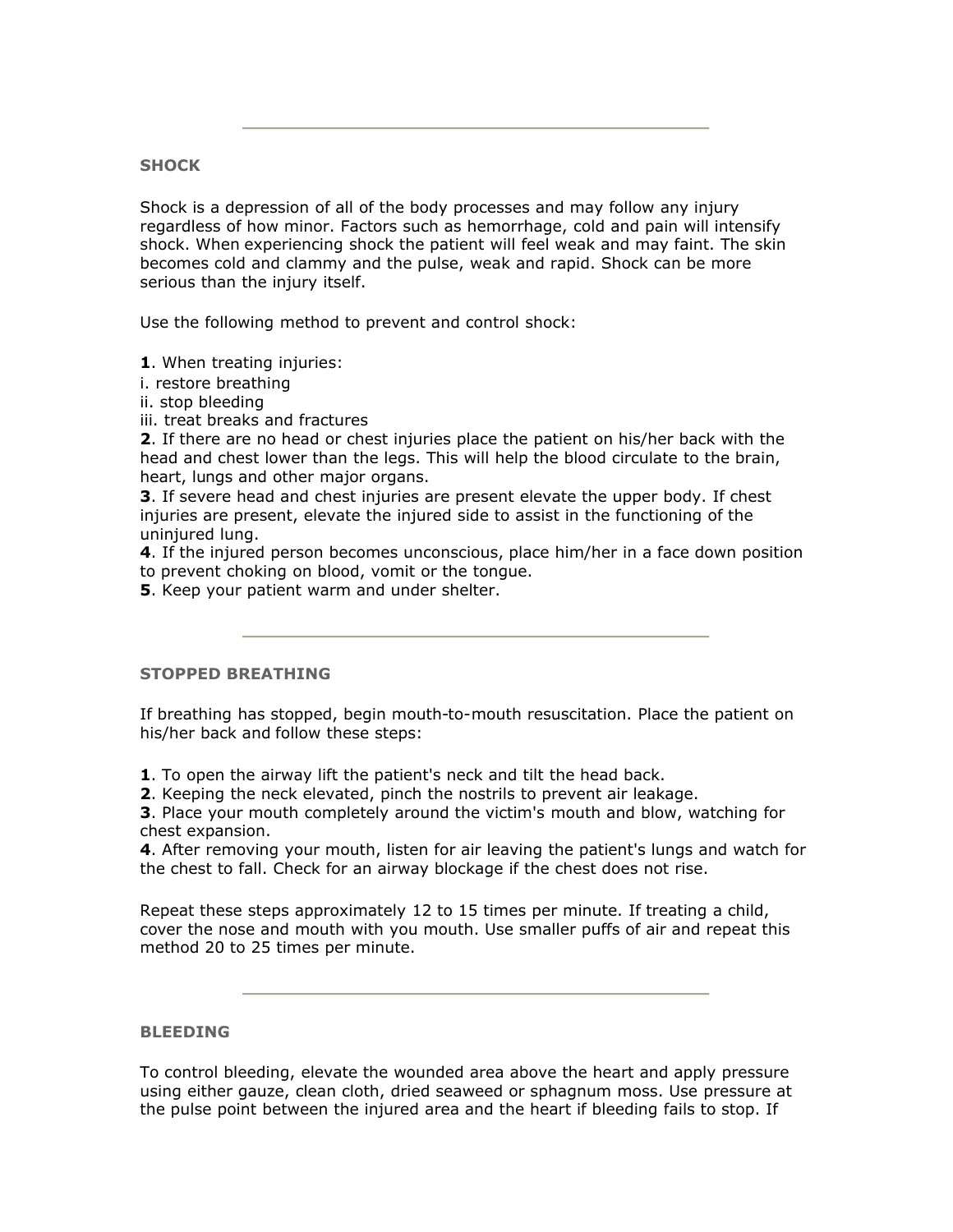bleeding still persists, use a tourniquet between the injury and the heart. This method should only be used in extreme situations. After bleeding has been controlled, wash the wounded area with disinfectant and apply a dressing and bandages.

## **FRACTURES**

A fracture is classified as either a simple (closed) or compound (open). Signs that a fracture is present include:

- **1**. Pain at the affected area.
- **2**. The area may or may not be deformed.
- **3**. The victim is unable to place weight on the area without experiencing pain.

**4**. A grating sensation or sound may be present during any motion of the injured area.

Treatment is as follows:



- **1**. If in doubt, treat the injury as a fracture.
- **2**. Splint the joints above and below the fracture.

**3**. If the fracture may penetrate the skin, it could be necessary to apply traction to straighten the deformity.

- **4**. Be sure to pad your splints.
- **5**. Check the splint ties frequently to be sure they do not hinder circulation.
- **6**. Cover all open wound with a clean dressing before splinting.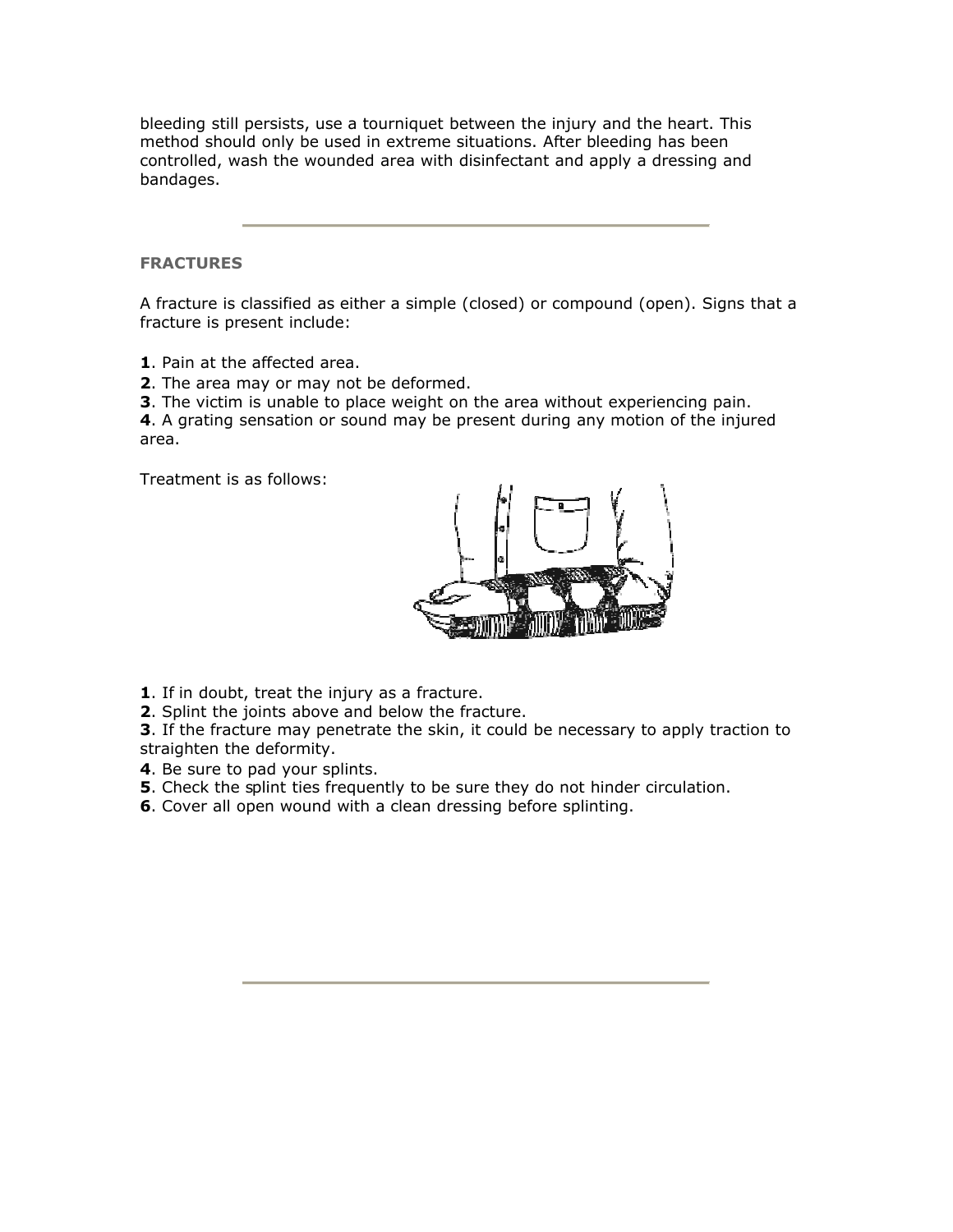# **DISLOCATION**

Dislocation happens when the ligaments near a joint tear, allowing the movement of the bone from its socket. It is unwise to treat a dislocation unless you are a trained professional as permanent damage may occur. The affected extremity should be supported using a sling or other device and pain controlled with aspirin or other suitable drugs.

#### **SPRAINS**

Treat sprains by applying cold to the area for the first 24 hours then once the swelling has subsided, let the sprain sit for a day. Apply heat the following day to aid in the healing process. The sprain should be splinted and rendered immobile until the pain has completely disappeared.

#### **CONCUSSIONS**

Concussions or other head injuries are often accompanied by a leakage of watery blood from the nose or ears. Other symptoms may include convulsions, an unresponsiveness of the pupils or headache and vomiting. Keep the injured party warm, dispense a pain killer regularly and allow time for the body to rest and repair.

#### **HEAT EXHAUSTION**

Heat exhaustion is not uncommon when water is not sufficient. The body becomes dehydrated and salt-depleted, resulting in nausea, faintness, a weak, rapid pulse and/or cold and clammy skin. Treatment includes plenty of rest, liquid and salt tablets.

#### **SUNSTROKE**

Sunstroke may occur when the body is exposed to excessive sun. The body becomes overheated and provides too much blood to the circulatory system resulting in a flushed, hot face, rapid pulse, headache and/or dizziness. Treat sunstroke by resting in a cool area and applying and consuming cold liquid. Prevent sunstroke by wearing proper headgear.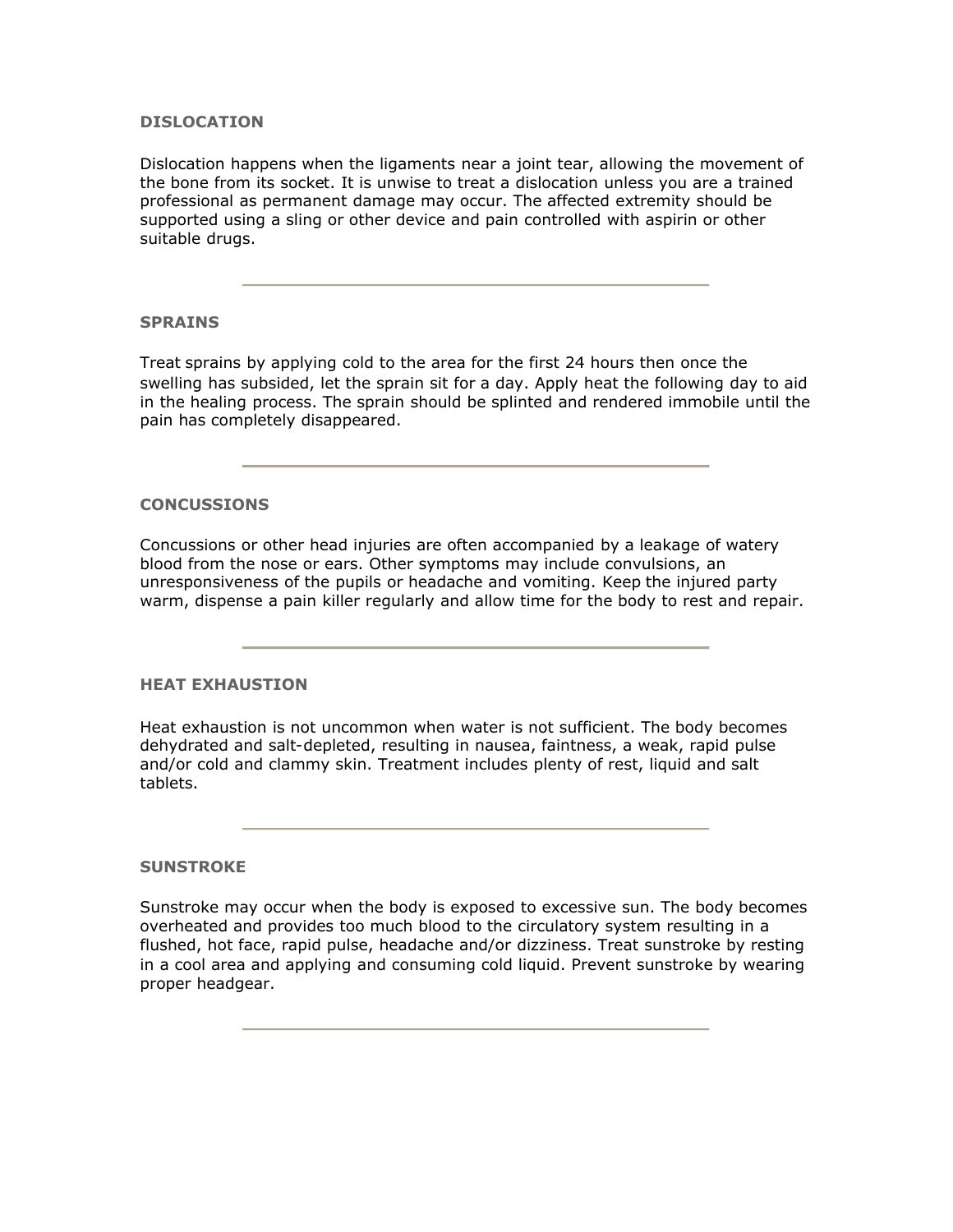## **MUSCLE CRAMPS**

Muscle cramps occur when the muscle accumulates excessive lactid acid or a loss of salt through perspiration. Treatment includes resting, deep breathing and stretching. Restore the salt balance immediately.

#### **BURNS**

Burns are most commonly followed by shock. Administer a pain reliever immediately, apply gauze covered in Vaseline to the affected area and bandage. The patient should consume more water than usual.



#### **SNOWBLINDNESS**

Symptoms of snowblindness include scratchy or burning eyes, excessive tearing, sensitivity to light, headache, halos around light and temporary loss of vision. Bandage the victim's eyes and use cold compresses and a painkiller to control the pain. Vision will generally be restored after 18 hours without the help of a doctor. Always wear snow goggles or sunglasses in snowy areas to prevent snowblindness.

# **FROSTBITE**

Frostbite occurs when the tissue of an area, most commonly the toes, fingers or face, is frozen either from direct exposure to the elements or high wind. First degree frostbite turns the area cold, white and numb. When heated the area becomes red and can be compared to a first degree burn. A blister will form after warming with second degree frostbite. Dark skin, gangrene, and a loss of some skin and tissues is common in third degree. Fourth degree frostbite causes irreparable damage. The affected area will remain cold and lifeless and generally a part of the area is lost. With adequate clothing frostbite can easily be avoided. Superficial frostbite may be treated by cupping one's hands and blowing on the affected area, warming from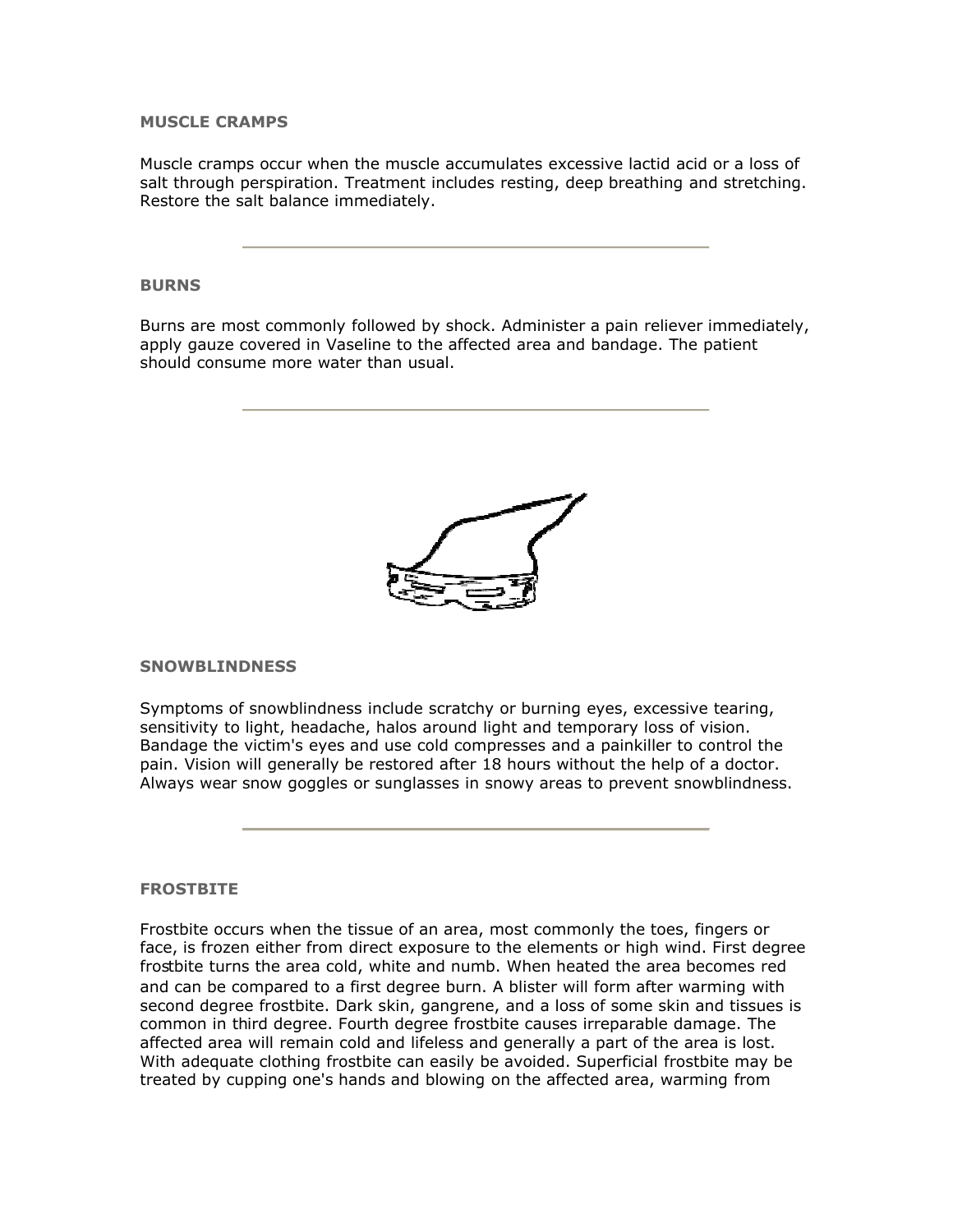another warm hand or, with fingers, placing them in your armpits. For more severe cases, medical aid should be sought.

#### **BLISTERS**

Blisters are the painful, and common, result of ill-fitting footwear. At the first sign of discomfort, remove boots and socks and place a piece of adhesive tape over the affected area. If it is absolutely necessary, open a blister by first washing the area thoroughly then inserting a sterilized needle into the side of the blister. Apply disinfectant and a bandage.

#### **HEADACHES**

Headaches are often experienced in the mountains due to inadequate eye protection, tension in the neck, constipation or "water intoxication", a swelling of the brain tissue which happens when the hiker has sweated excessively over a period of days and consumed large quantities of water without taking salt tablets. Aspirin may be used to alleviate the pain but one should find the source of headache to prevent further discomfort.

**SNAKE BITES**

Snake bites are not overly common in British Columbia. One species of venomous snake, a rattlesnake is found in the dry belt of the southern interior. If you come across a snake slowly ease back. A snake bite rarely causes death; victims may be left untreated for up to eight hours.

After an attack occurs:

**1**. Keep the person calm, reassuring them that bites can be effectively treated in an emergency room. Restrict movement, and keep the affected area just below heart level to reduce the flow of venom.

**2**. Remove any rings or constricting items because the affected area may swell. Create a loose splint to help restrict movement of the area.

**3.** If the area of the bite begins to swell and change color, the snake was probably poisonous.

**4**. Monitor the person's vital signs -- temperature, pulse, rate of breathing, blood pressure. If there are signs of shock (such as paleness), lay the victim flat, raise the feet about a foot, and cover the victim with a blanket.

**5**. Get medical help immediately.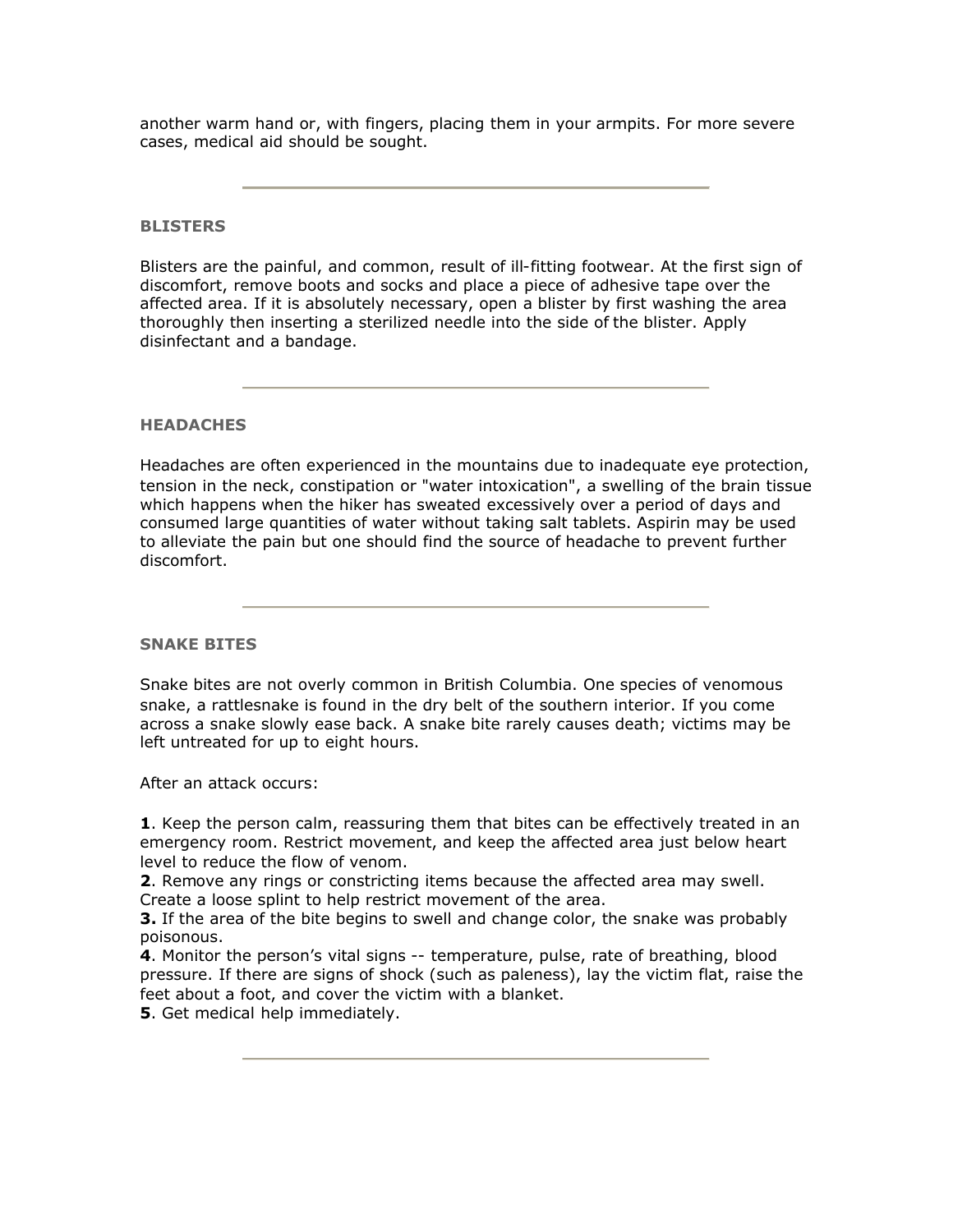#### **BEE STINGS**

Bee stings are common and harmless unless you are allergic. Remove the stinger then apply disinfectant and clod water to reduce the swelling.

A change of diet, dirty cooking utensils or the consumption of tainted water may result in diarrhea which in turn will cause a loss of nutrients and precious body fluids. Take extra care in cleanliness and boil water for an additional three to five minutes to avoid diarrhea.

# **HYPOTHERMIA**

When the temperature of your body falls to a level at which your vital organs can no longer function you are experiencing hypothermia or exposure sickness. Hypothermia will develop rapidly and is caused by cold, wet and/or windy weather that chills the body at a speed faster than it can produce heat. A lack of energyproducing food and proper clothing will heighten the speed at which hypothermia will affect you. Always remember to bring extra clothing. It is important to hike at the speed of the slowest member of your party. Take frequent breaks and keep a close watch for members experiencing signs of fatigue. Exposure sickness generally occurs in temperatures of less than 10 C (50 F).

Symptoms are easily recognizable:

- **1**. Feeling cold and constantly exercising to keep warm.
- **2**. Uncontrollable shivering and numbness.
- **3**. Violent shivers. Your mind becomes slow and starts to wander.

**4**. Violent shivering ceases and muscles begin to stiffen and become un-coordinated. Exposed skin becomes blue and thoughts are foggy. Victim usually lacks the capability of realizing how serious the situation is.

- **5**. Pulse and respiration slows.
- **6**. Victim will not respond and becomes unconscious.
- **7**. The section of the brain controlling the heart and lungs ceases functioning.

Treatment must be quick and efficient:

- **1.** Move the victim to a sheltered area, out of the elements. **2**. Remove wet clothing and replace with dry clothes and if possible, a
	- sleeping bag.
	- **3**. Wrap warm rocks and place them near the patient.
	- **4**. Do not let the victim fall unconscious.
	- **5**. Give the victim a warm, non-alcoholic drink.
	- **6**. Allow another person in the sleeping bag to share body heat.
	- **7**. Exhale warm air near the vicinity of the patients mouth and nose.